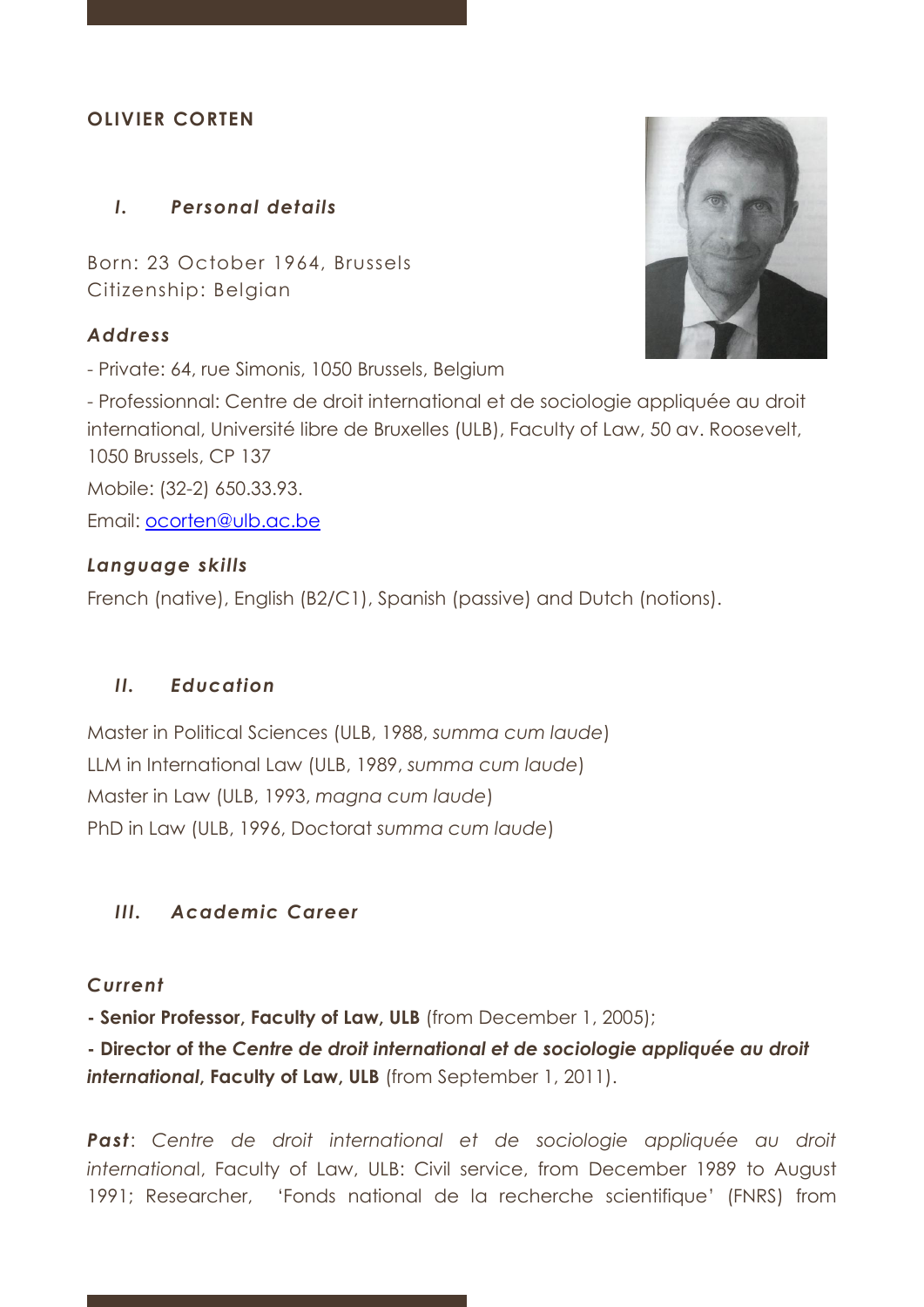September 1991 to September 1995; Teaching Assistant, Faculty of Law, 1995-1996; Assistant Professor from October 1996 to December 2000 ; Junior Professor (tenured) from January 2001 to September 2004 ; Professor from October 2004 to November 2005.

### *Permanent Courses:*

- Public International Law
- Methodology of Public International Law
- Law of Peace and Security
- Sociology of Law

## *Other courses taught:*

- United Nations, *Audiovisual Library of International Law*, 'Dans quelle mesure la légitime défense au sens de l'article 51 de la Charte peut-elle être invoquée en cas d'attaque armée menée par une entité non-étatique ?' (2013); 'La légitime défense préventive : un oxymore ?' (2017);

*- Institute for International Law*, Universität München, *Munich Advanced Courses of International Law 2015*; '*Applying the Rules of the International Peace and Security Regime to Non-State Actors'* (August 2015);

*- The Hague Academy of International Law*; course: 'La rébellion et le droit international. Le principe de neutralité en tension' (July 2014);

*- United Nations International Law Fellowship Programme*, The Hague, 2010 (in French: *Law of Treaties*); 2011 (in English: *General International Law; Law of Treaties*) and 2015 (in French: *Peaceful Settlement of Disputes*);

*- The Hague Academy of International Law*; Director of Studies, Public International Law (July 2001);

- *Academy of European Law, European University Institute, Florence*; course: 'Maintien de la paix et droits de la personne : l'hypothèse de l'émergence d'un droit d'intervention humanitaire' (1999).

**Other teachings in France** (*Paris I Panthéon Sorbonne*, 2006, 2007 et 2008; *Aix-Marseille*, 2007 and 2011; *SciencesPo Paris*, 2015-2019 ; Université de Grenoble, 2018), **Spain** (*Universidad Internacional Menéndez Pelayo*, Valencia, 2008), **Italy** (*Università di Roma « La Sapienza »*, 2018), **Netherlands** (*University of Amsterdam/Asser Institute*, 2017), **United Kingdom** (*University of Keele*, 2017), **Brazil**  (Winter course, Centro de Direito Internacional, *Universidade Federal de Minas Gerais*, Belorizonte, 2009), **Japan** (*University of Kyoto*, 2009) **and Belgium** (Facultés universitaires Saint-Louis, 2000-2001).

**Direction and participation in thesis jury:** ULB (Faculté de droit, Faculté de sciences politiques et sociales, Faculté de philosophie et lettres), *Katholieke Universiteit*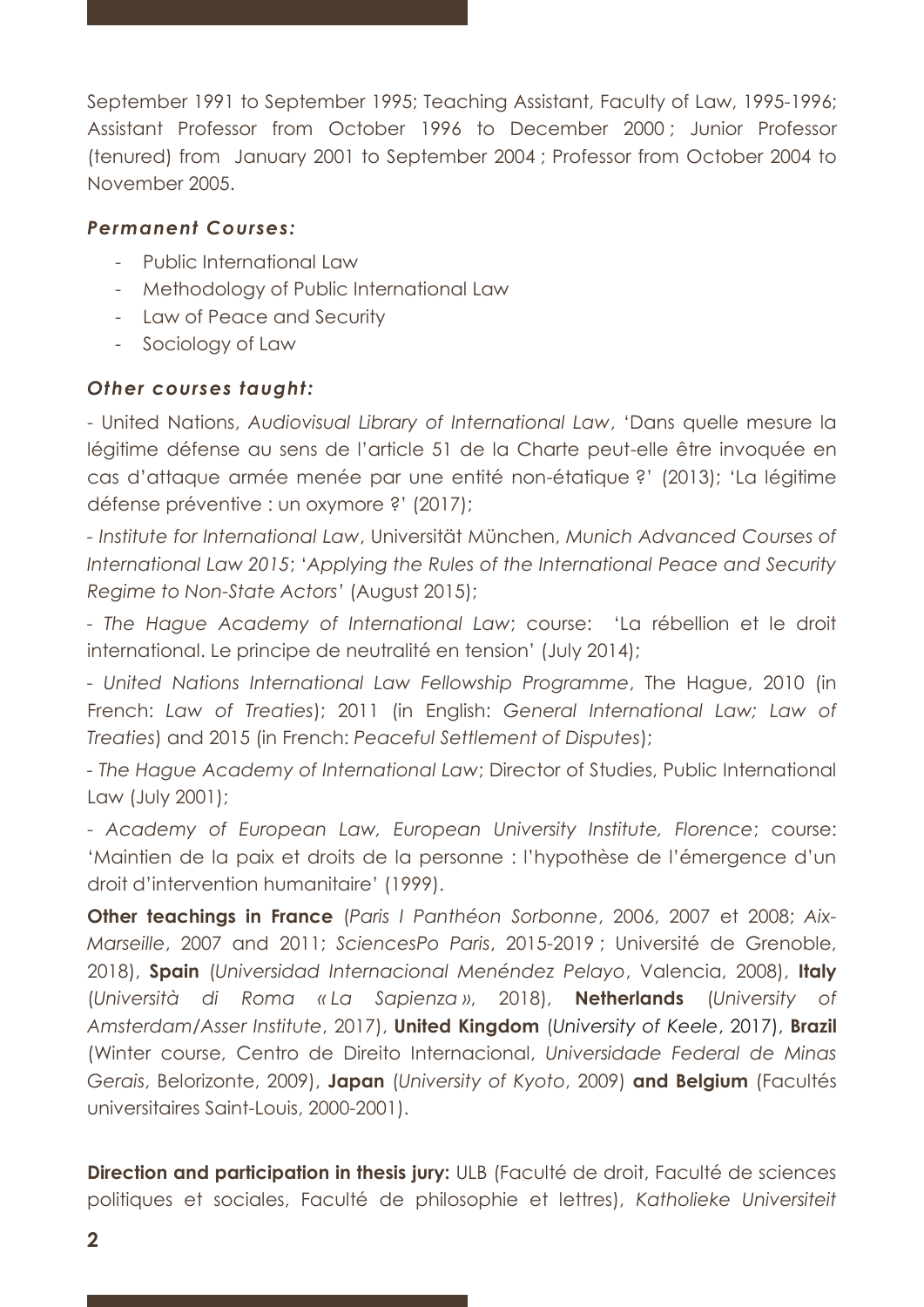*Leuven* (K.U.L.), Université catholique de Louvain (U.C.L.), Université Paris I (Panthéon-Sorbonne), Université Paris II (Panthéon-Assas), Université Paris III (Nouvelle Sorbonne), Université Paris V (Descartes), Université Paris X (Nanterre), Université de Lille, Université d'Angers, Université de Grenoble, Université d'Aix-Marseille, Université de Lyon, *Graduate Institute of International and Development Studies* (Geneva), Université de Neuchâtel, Université de Tunis.

# *IV. Other professional activities*

ICJ, *Territorial Dispute (Libyan Arab Jamahirya/Chad)*; from November 1990 to February 1994, Research assistant for the Republic of Chad.

ICJ, *Land and Maritime Boundary between Cameroon and Nigeria (Cameroon v. Nigeria: Equatorial Guinea intervening)*, from 1994 to 2002, Research assistant, Counsel and then Counsel and advocate for the Republic of Cameroon.

ICJ, *Legality of Use of Force (Yugoslavia v. Belgium/Canada/France/Germany/Italy/Netherlands/Portugal/Spain/UK/USA;* 

from May 1999 to June 2000, Counsel and Advocate for the Federal Republic of Yugoslavia.

ICJ, *Ahmadou Sadio Diallo (Republic of Guinea v. Democratic Republic of the Congo)*; from June 2001 to January 2006, Counsel for the Democratic Republic of the Congo.

ICJ, *Armed Activities of the Territory of the Congo (Democratic Republic of the Congo v. Burundi)*; from June 1999 to August 2000, Counsel for the Democratic Republic of the Congo.

ICJ, *Armed Activities of the Territory of the Congo (Democratic Republic of the Congo v. Rwanda)*; from June 1999 to August 2000, Counsel for the Democratic Republic of the Congo.

ICJ, *Armed Activities of the Territory of the Congo (Democratic Republic of the Congo v. Uganda)*; from June 1999 to December 2017, Counsel and Advocate for the Democratic Republic of the Congo.

# *V. Publications (selection in annex)*

10 **books as author or co-autho**r (Bruylant, Pedone, Hart Pub., Hague Academy of International Law ; éd. Université de Bruxelles, Labor), **15 books as co-editor** (OUP, Bruylant, Pedone, LGDJ, Dalloz, TMC Asser Press, Academia Press).

**More than 150 studies: 75 book chapters** (OUP, CUP, Bruylant, Pedone, LGDJ, Routledge, Hart, Martinus Nijhoff, …), **and 84 articles in various journals** (*RBDI*, *AFDI*, *RGDIP*, *RTDH*, *Droit et Société*, *Droits, Civitas Europa*, *Canadian Yb of Int Law*, *elegal*, *RQDI*, *Hellenic Rev.IL*, *ICLQ*, *EJIL*, *Journal of Conflict and Security Law*,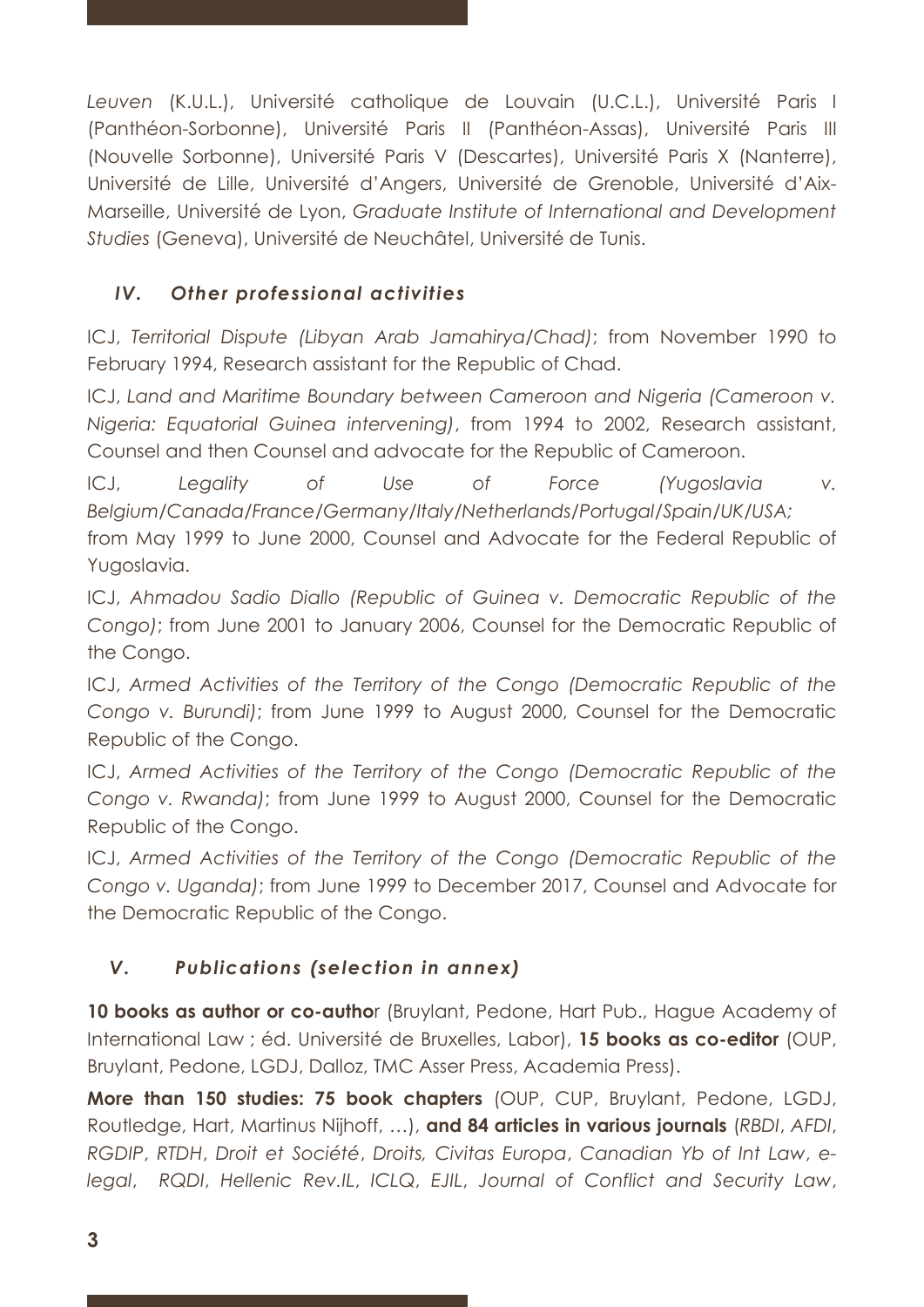*Journal on the Use of Force in International Law*, *An.Col.Der.Int.*, *Anuario Brasileiro de Direito Internactional*, *Heidelberg JIL*, *Leiden JIL*, *QIL*, *Kokusaiho Gaiko Zassi (Journal of International Law and Diplomacy,* Tokyo, …)

## *VI. Academic Memberships*

- Member of the Belgian Society of International Law since 1996.

- Member of the French Society for International Law since 2000; member of the board from 2006 to 2014.

- Member of the European Society of International since its creation (2004).

- Assistant redactor of the Institute of International Law in Strasbourg (25 August to 5 September 1997) and Berlin (15 to 25 August 1999).

## *VII. Honorific Distinctions*

- Charles Rousseau Moot Court Competition (1989): Best Team; best memorial, 5th individual Prize.

- Alice Seghers Prize 1992: *Droit d'ingérence ou obligation de réaction?* (Bruxelles, Bruylant et Ed. U.L.B., 1992, XIII and 289 pp.) (with Pierre Klein).

- Henri Rolin Prize 1998: *L'utilisation du « raisonnable » par le juge international. Discours juridique, raison et contradictions*, Foreword by Jean Salmon, Bruxelles, éd. Bruylant et éd. U.L.B., 1997, 696 pp.

- Certificate of Merit for preeminent contribution to creative scholarship, *American Society of International Law* (1999); *L'utilisation du « raisonnable »* …, quoted above.

- Wernaers Prize 2018, Fonds National de la Recherche scientifique (F.N.R.S.): 'Pop culture and International Law' (with François Dubuisson, Anne Lagerwall and Vaios Koutroulis).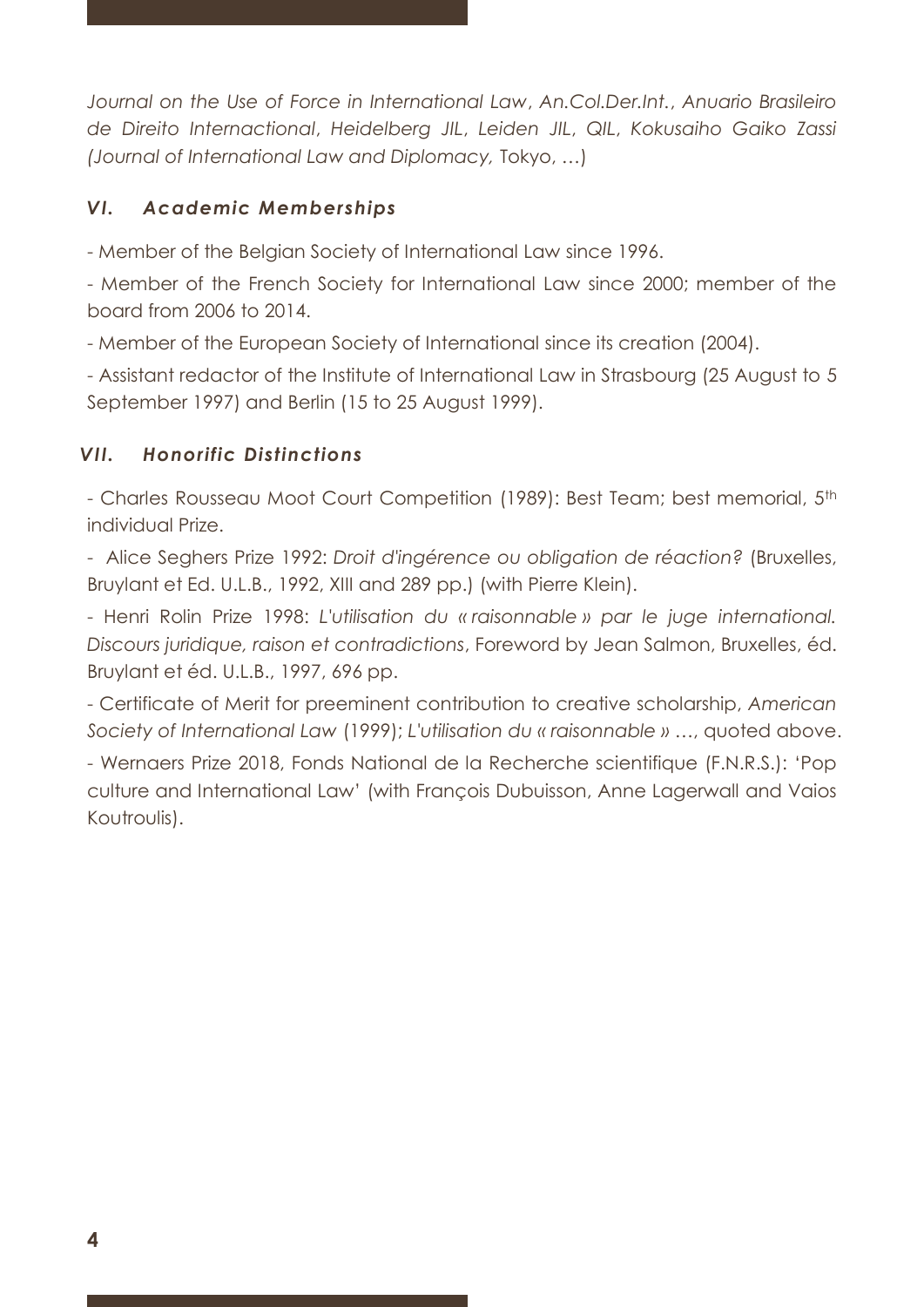### **Annex. Selected Publications (detailed list available on: [http://cdi.ulb.ac.be/a-propos-du](http://cdi.ulb.ac.be/a-propos-du-centre/membres-du-centre-2/)[centre/membres-du-centre-2/\)](http://cdi.ulb.ac.be/a-propos-du-centre/membres-du-centre-2/)**

#### *Books (author)*

5. *La rébellion et le droit international. Le principe de neutralité en tension*, The Hague Academy of International Law, Adi-poche (2015), 374pp.; 2014 *Collected Courses of the Hague Academy of International Law*, vol 374, 53-312.

4. *Méthodologie du droit international public*, Ed. Université de Bruxelles (2009), 291pp.

3. *Le discours du droit international. Pour un positivisme critique*, Pedone, « doctrine(s) », Foreword by Emmanuelle Jouannet (2009), 352pp.

2. *Le droit contre la guerre. L'interdiction du recours à la force en droit international contemporain*, Pedone, Foreword by Bruno Simma (2008), IX- 867pp.

2*bis*. *The Law Against War. The Prohibition on the Use of Force in Contemporary International Law*, Foreword by Bruno Simma, Hart Publishing (2010), xix-569 pp.

2*ter*. *Le droit contre la guerre*, Foreword by Bruno Simma 2nd ed., Pedone (2014), IX-929 p.

1. *L'utilisation du « raisonnable » par le juge international. Discours juridique, raison et contradictions*, Foreword by Jean Salmon, Bruxelles, Bruylant and ULB (1997), XXII-696pp.; Henri Rolin Prize 1998 and 'Certificate of Merit for Preeminent Contribution to Creative Scholarship', *American Society of International Law* 1999.

#### *Books (co-author)*

5. *Intervention by Invitation*, Cambridge University Press, forthcoming (with Gregory Fox and Dino Kritsiotis; part dedicated to ' Intervention by Invitation: the Expanding Role of the Security Council').

4. *Une introduction critique au droit international*, ed. Université de Bruxelles (2017), 602pp. (with François Dubuisson, Vaios Koutroulis and Anne Lagerwall).

3. *Le droit comme idéologie. Introduction critique au droit belge*, Kluwer, Foreword by Paul Martens (2004), 400 pp. (with Annemie Schaus).

*3bis.* Second ed., updated, ed. Université de Bruxelles, Foreword by Paul Martens (2009), 423pp.

2. *Ex-Yougoslavie: droit international, politique et idéologies*, Bruxelles, Bruylant and ULB (1998), 203pp. (with Barbara Delcourt).

1. *Droit d'ingérence ou obligation de réaction? Les possibilités d'action visant à assurer le respect des droits de la personne face au principe de non-intervention*, Bruxelles, Bruylant and U.L.B., Foreword by Jean Salmon (1992), XIII-281 p. (with Pierre Klein); Alice Seghers Prize 1992.

*1bis.* Second ed. (1996), XVI-309pp.

#### *Books (co-editor)*

15. *The Use of Force in International Law. A Case-Based Approach*, Oxford University Press (2018), 960pp. (with Tom Ruys, Alexandra Hoffer assistant editor).

14. *Du droit international au cinéma. Présentations et représentations du droit international dans les films et les séries télévisées*, Pedone (2015), 398pp. (with François Dubuisson).

10. *Les Conventions de Vienne sur le droit des traités. Commentaire article par article*, Foreword by Sir Ian Sinclair, Bruylant (2006) XIX-2965pp. (with Pierre Klein).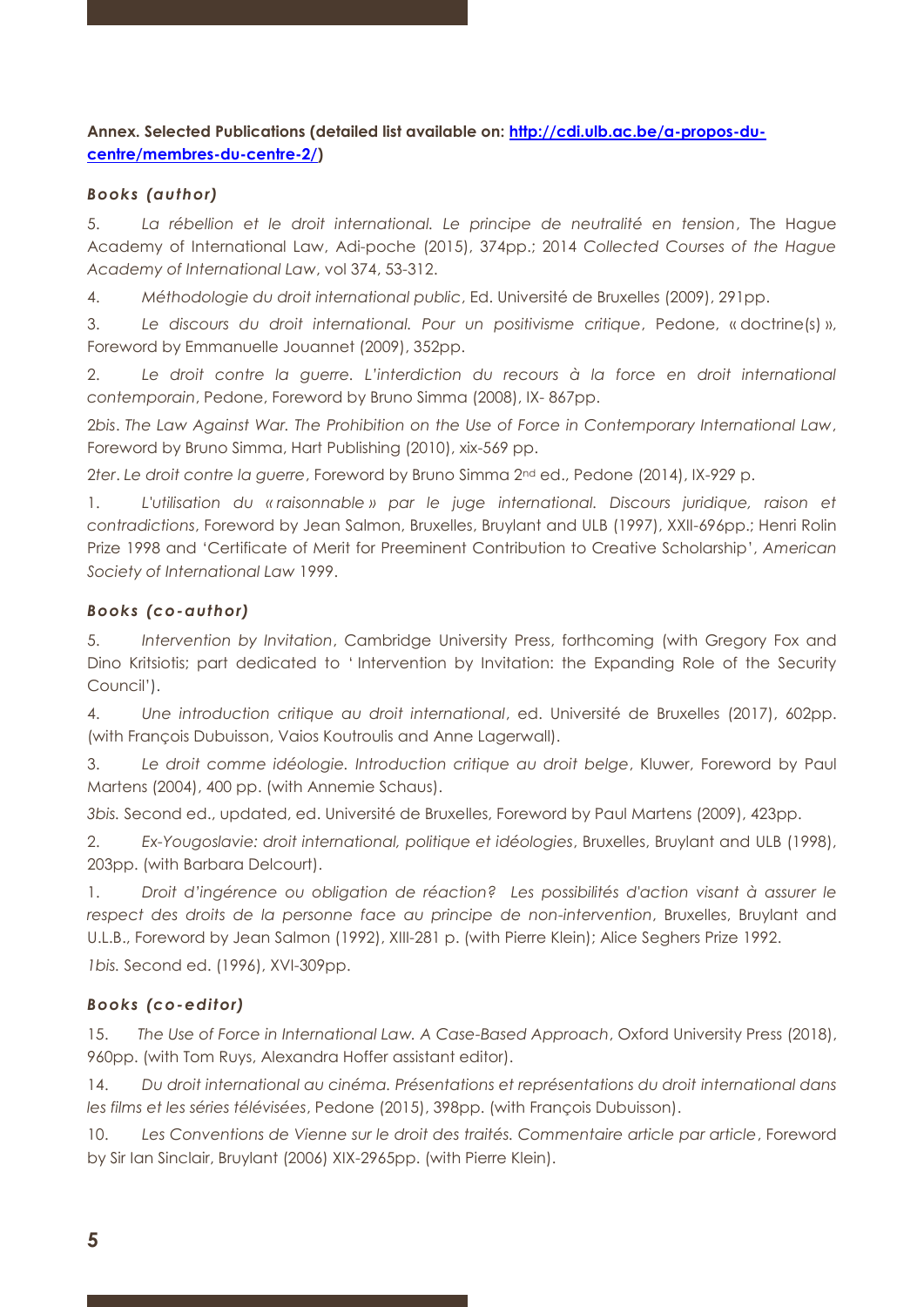10*bis.* Second updated edition: *The Vienna Conventions on the Law of Treaties. A Commentary Article by Article*, Oxford University Press (2011), lxxxiii-2071pp.

8. *L'intervention en Irak et le droit international*, Pedone (2004), 378pp. (with Karine Bannelier, Théodore Christakis and Pierre Klein).

6. *Le droit international face au terrorisme*, Pedone (2002), VI-356pp. (with Karine Bannelier, Théodore Christakis and Barbara Delcourt).

5. *Droit, légitimation et politique extérieure. L'Europe et la guerre du Kosovo*, actes du colloque du 10 décembre 1999,Bruylant (2001), 311pp. (with Barbara Delcourt).

4. *Démembrements d'Etat et délimitation territoriale* : *l'*uti possidetis *en question(s)*, Bruylant and ULB (1999), 455pp. (with Babara Delcourt, Pierre Klein and Nicolas Levrat).

#### *Book Chapters*

36. 'The military operations against the 'Islamic State' (ISIL or Da'esh)' *in* Tom Ruys and Olivier Corten (eds.), *The Use of Force in International Law. A Case-Based Approach*, Oxford University Press (2018), 873-898.

35. 'Le droit contre la guerre' *in* Benoît Durieux *et al.* (eds.), *Dictionnaire de la guerre et de la paix*, PUF Quadrige (2017), 408-414.

34. '*A la Maison-Blanche*: le président des Etats-Unis se soucie-t-il du droit international lorsqu'il décide d'une intervention militaire ?' in *Proceedings of the European Society of International Law*, Vol 5 (2014), Hart Publ., 2016, 503-515.

33. 'Mais où est donc passée la Charte des Nations Unies ? Représentations et sousreprésentations des règles sur l'usage de la force dans les films d'action' *in* Olivier Corten and François Dubuisson (eds.), *Du droit international au cinéma. Présentations et représentations du droit international dans les films et les séries télévisées*, Pedone (2015), 86-129.

32. 'Droit international et cinéma, quelle méthodologie ?' *in* Olivier Corten et François Dubuisson (eds.), *Du droit international au cinéma. Présentations et représentations du droit international dans les films et les séries télévisées*, Pedone (2015), 11-26.

31. 'Necessity as a Justification for the Use of Force ?' *in* Marc Weller (ed.), *The Oxford Handbook of the Use of Force in International Law*, Oxford University Press (2014), 861-878.

30. 'La Commission du droit international comme agent de formalisation du droit de la responsabilité: modalités et significations de l'utilisation d'arbitrages partiellement détachés du droit positif' *in Mélanges Pierre-Marie Dupuy*, Pedone, (2014), 399-420 (with Pierre Klein).

29. 'Etat de nécessité et opérations militaires ciblées' in M. Cherif Bassiouni *et al.* (eds.), *Global Trends: Law, Policy & Justice Essays in Honour of Professor Giuliana Ziccardi Capaldo*, Oceana, Oxford University Press (2013).

28. 'Les TWAIL : approche scientifique originale ou nouveau label fédérateur ?' in Marc Toufayan, Emmanuelle Tourme Jouannet and Hélène Ruiz Fabri (eds.), *Droit international et nouvelles approches sur le Tiers-monde : entre répétition et* renouveau, Libirairie générale de droit et de jurisprudence (2013), 357-368.

27. 'La doctrine de la « sécession-remède » à l'épreuve de la pratique récente' in *L'homme dans la société internationale. Mélanges offerts à Paul Tavernier*, Bruylant (2013), 187-205 (with Anne Lagerwall).

26. 'L'action des Nations Unies en Côte d'Ivoire : jusqu'où le Conseil de sécurité peut-il intervenir dans l'ordre juridique interne des Etats ?' in *Mélanges en l'honneur de Raymond Ranjeva*, Pedone (2012), 55-81 (with Pierre Klein).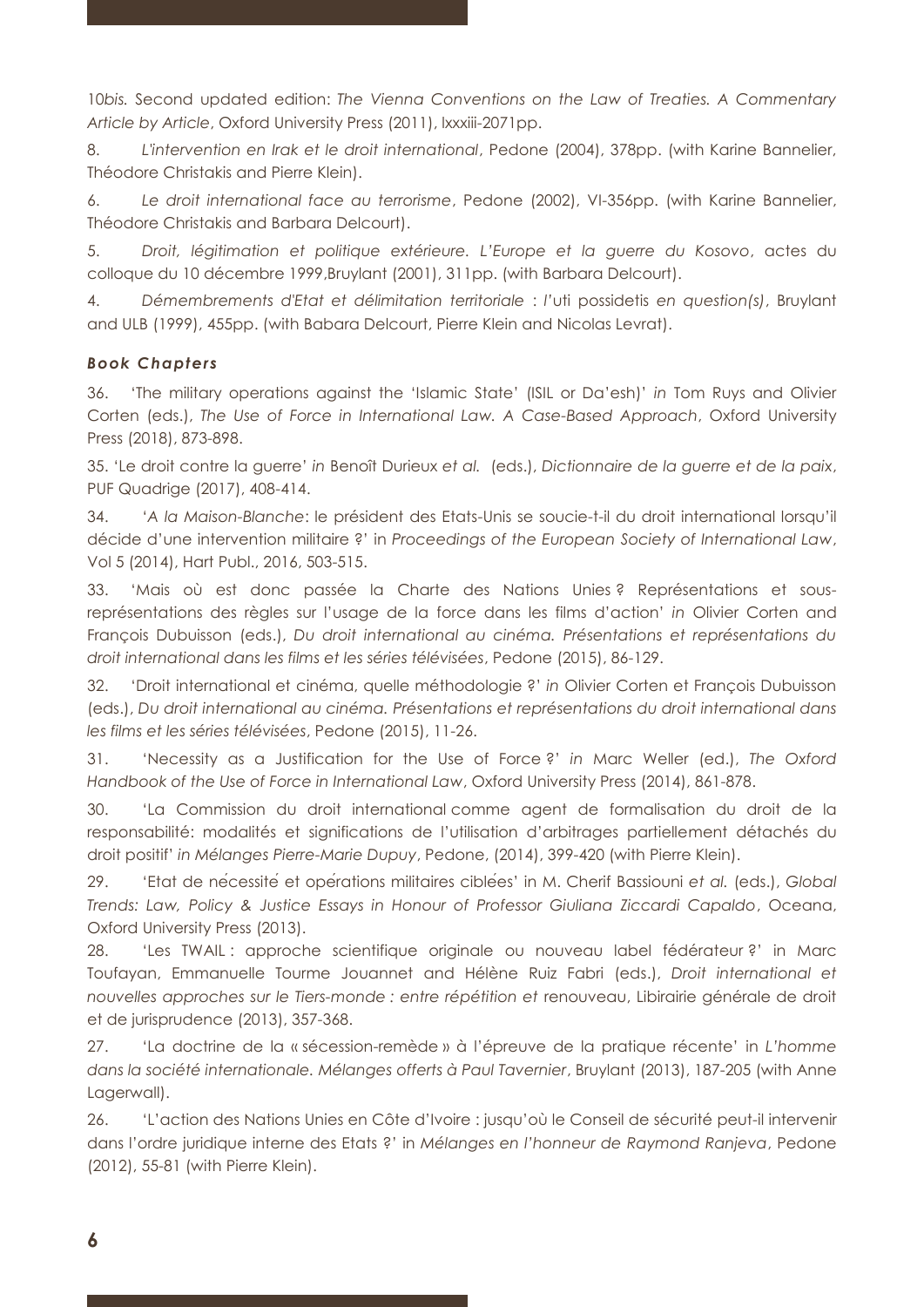25. 'Formalization and Deformalization as Narratives of the Law of War' *in* David Kennedy and Ignacio de la Rasilla (eds.), *New Approaches to International Law: Lessons from the European Experience*, TMC Asser Press (2012), 251-272.

24. 'La diffusion d'un enseignement d'inspiration marxiste du droit international en Europe occidentale: l'exemple de Jean Salmon' in Emmanuelle Jouannet and Iulia Motoc (eds.), *Les doctrines internationalistes durant les années du communisme réel en Europe*, Société de législation comparée (2012, pp). 225-236.

23. 'Use of force' in Anthony Carty (ed.), *Oxford Bibliography Online. International Law*, New York, Oxford University Press (2012; rev. 2015).

22. 'The Limits of Complicity as a Cause of Responsibility : Lessons Learned from the *Corfu Channel Case*' in Théodore Christakis and Sarah Heathcote (eds.), *The Enduring Impact of a Seminal Case: Corfu Channel, the ICJ and Modern International Law*, Routledge (2011), 315-334 (with Pierre Klein).

21. 'Are agreements between States and non-State entities rooted in the international legal order?' in Enzo Cannizaro (ed.), *The Law of Treaties Beyond the Vienna Convention*, Oxford University Press (2011), 3-24 (with Pierre Klein).

20. 'Judge Simma's Separate opinion in the *Oil Platforms* case: to what extent are armed 'proportionate defensive measures' admissible in contemporary international law?' in Fastenrath/Geiger/Khan/Paulus/von Schorlemer/Vedder (eds.), *From Bilateralism to Community Interest. Essays in Honnour of Bruno Simma*, Oxford University Press (2011), 843-861.

19. 'The Obligation of Cessation' in James Crawford, Alain Pellet and Simon Olleson (eds.), *The Law of International Responsibility*, Oxford University Press (2010), 1245-1249.

18. 'Reasonableness in International Law' *in* Rudolf Wolfrum (ed.), *The Max Planck Encyclopedia of Public International Law*, Oxford University Press (2012), vol. VIII, 645-651*.* 

17. 'L'Etat de droit en droit international général: quelle valeur juridique ajoutée ?' in SFDI, *L'Etat de droit international*, Pedone (2009), 11-40.

16. 'Human Rights and Collective Security: Is There an Emerging Right to Humanitarian Intervention ?' in Philip Alston and Edward MacDonald (eds.), *Human Rights, Intervention and the Use of Force*, Oxford University Press (2008), 87-138.

15. 'Le droit international comme sport de combat' in Emmanuelle Jouannet, Hélène Ruiz Fabri, Jean-Marc Sorel (eds.), *Regards d'une génération sur le droit international*, Pedone (2008), 169-175.

14. 'Jean Salmon et l'héritage de l'école de Bruxelles' in *Droit du pouvoir, pouvoir du droit. Mélanges Jean Salmon*, Bruylant (2007), 3-18.

13. 'La nécessité et le *jus ad bellum*' in SFDI, *La nécessité en droit international*, Pedone (2007), 127-150.

12*.* 'Article 52 – Convention of 1969' in Olivier Corten & Pierre Klein (eds.), *The Vienna Conventions on the Law of Treaties. A Commentary Article by Article*, Oxford University Press (2011), 1201-1220.

11. 'Le droit international est-il lacunaire sur la question de la secession?' in Marcelo Kohen (ed.), *Secession. International Law Perspectives*, Cambridge University Press (2006), 231-254.

10. 'Breach and Evolution of the International Customary Law on the Use of Force' *in* Enzo Cannizaro and Paolo Palchetti (eds.), *Customary International Law on the Use of Force: A Methodological Approach*, Martinus Nijhoff (2005), 119-144.

9. 'Article 48' in Jean-Pierre Cot and Alain Pellet (eds.), La Charte des Nations Unies, 3<sup>th</sup> ed., Economica (2005), 1295-1302.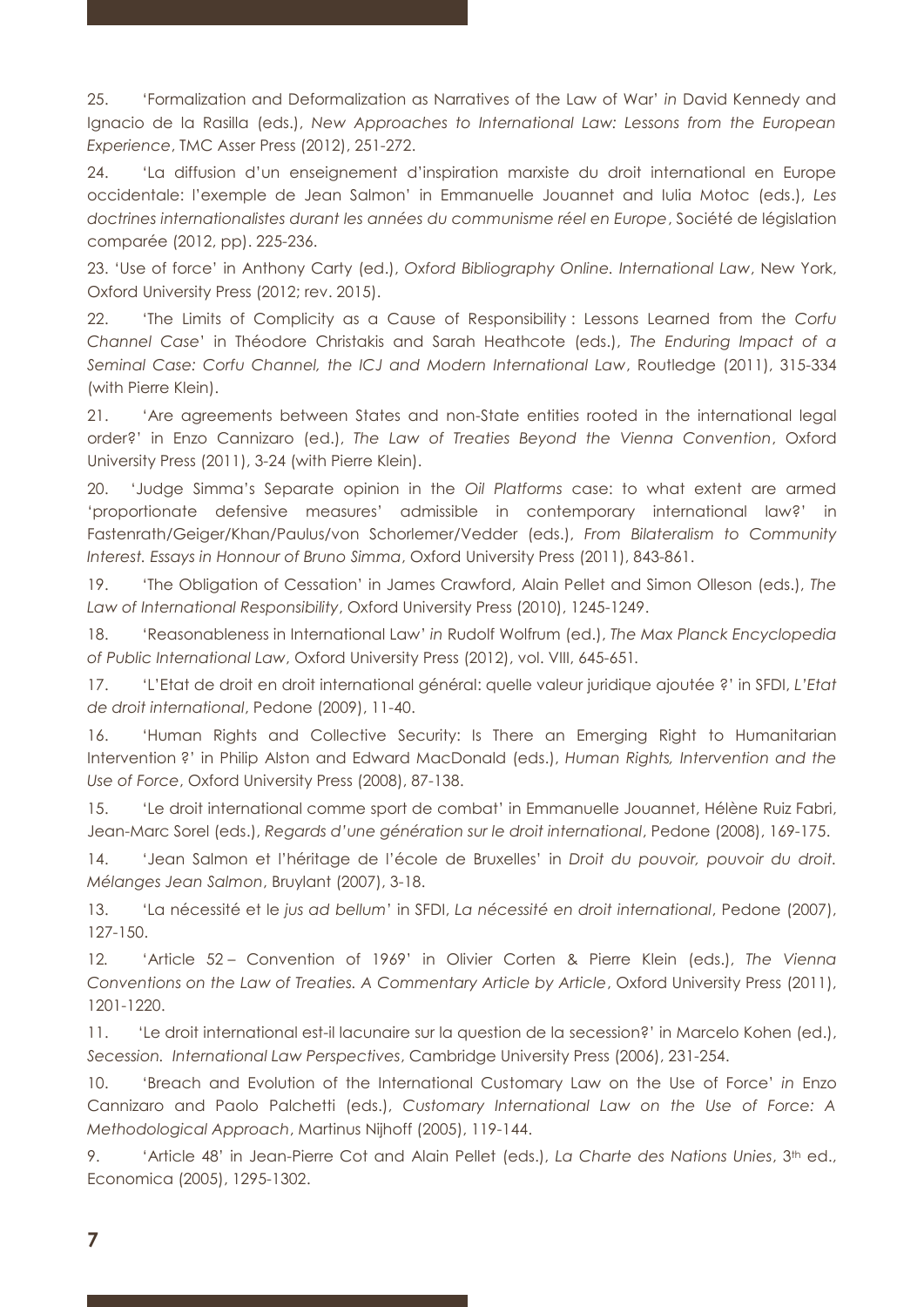7. 'Quels droits et quels devoirs pour les Etats tiers?' in Karine Bannelier, Théodore Christakis, Olivier Corten and Pierre Klein (eds.), *L'intervention en Irak et le droit international*, Pedone (2004), 105-128.

6. 'Le concept de loi en droit international public et dans la Convention européenne des droits de l'homme' in Luc J. Wintgens (ed.), *Het wetsbegrip*, die keure (2003), 111-139.

5. 'Vers un renforcement des pouvoirs du Conseil de sécurité dans la lutte contre le terrorisme?' in Karine Bannelier, Thédore Christakis, Olivier Corten and Barbara Delcourt (eds.), *Le droit international face au terrorisme*, Pedone (2002), 259-278.

4 'Droit, légitimation et politique extérieure : précisions théoriques et méthodologiques' in Olivier Corten and Barbara Delcourt (eds.), *Droit, légitimation et politique extérieure. L'Europe et la guerre du Kosovo*, Bruylant (2001), 19-30 (with Barbara Delcourt).

3. 'Les ambiguïtés de la référence au droit international comme facteur de légitimation. Portée et signification d'une déformalisation du discours légaliste' in Olivier Corten and Barbara Delcourt (eds.), *Droit, légitimation et politique* extérieure, Bruylant (2001), 223-260.

2. '*Uti possidetis* et droit des peuples à disposer d'eux-mêmes : deux faces d'une même médaille?' in Olivier Corten, Barbara Delcourt, Pierre Klein and Nicolas Levrat (eds.), *Démembrements d'Etat et délimitation territoriale* : *l'*uti possidetis *en question(s),* Bruylant and ULB (1999), 403-435.

1. 'Pour une assistance humanitaire efficace sans droit d'ingérence' in Marie-José Domestici-Met (ed.), *Aide humanitaire internationale: un consensus conflictuel ?*, Economica (1996), 284-297 (with Pierre Klein).

#### *Articles in Journals*

40. 'La représentation de la torture comme un instrument de lutte contre le terrorisme: comme au cinema?', 79 *Revue interdisciplinaire d'études juridiques* (2017), 229-251.

39. 'Has practice led to an 'agreement between the parties' regarding the interpretation of Article 51 of the UN Charter?', 77 *Heidelberg Journal of International Law* (2017), 15-17.

38. 'Faut-il voir le mâle partout ? Les théories féministes à l'épreuve du droit de la paix et de la sécurité internationales', 10 *Anuario colombiano de derecho internacional* (2017), 77-116.

37. 'L'argumentation des Etats européens pour justifier une intervention militaire contre l' 'Etat islamique' en Syrie: vers une reconfiguration de la notion de légitime défense?', 49 *Revue belge de droit international* (2016), 31-67.

36. 'Le positivisme juridique aujourd'hui : science ou science-fiction?', *Revue québecoise de droit international* (2016, Hors-Série), 19-42.

35. 'The 'unwilling or unable' Theory: has it Been, and Could it Be, Accepted ?', 29 *Leiden Journal of International Law* (2016), 777-799.

34. 'Les interventions militaires récentes en territoire étranger : vers une remise en cause du *jus contra bellum* ?', 60 *Annuaire français de droit international* (2014), 135-169 (with Agatha Verdebout).

33. 'The Russian Intervention in the Ukrainian Crisis: was *jus contra bellum* 'confirmed rather than weakened'?', 2 *Journal on the Use of Force and International Law* (2015), 17-41.

32. 'Regulating Resort to Force. A Reply to Matthew C. Waxman from a 'Bright-liner'', 24 *European Journal of International Law* (2013), 191-197.

31. 'The Illegality of the Military Support to the Rebels in the Libyan War: aspects of *jus contra bellum* and *jus in bello*', 18 *Journal of Conflict and Security Law* (2013), 59-93 (with Vaios Koutroulis).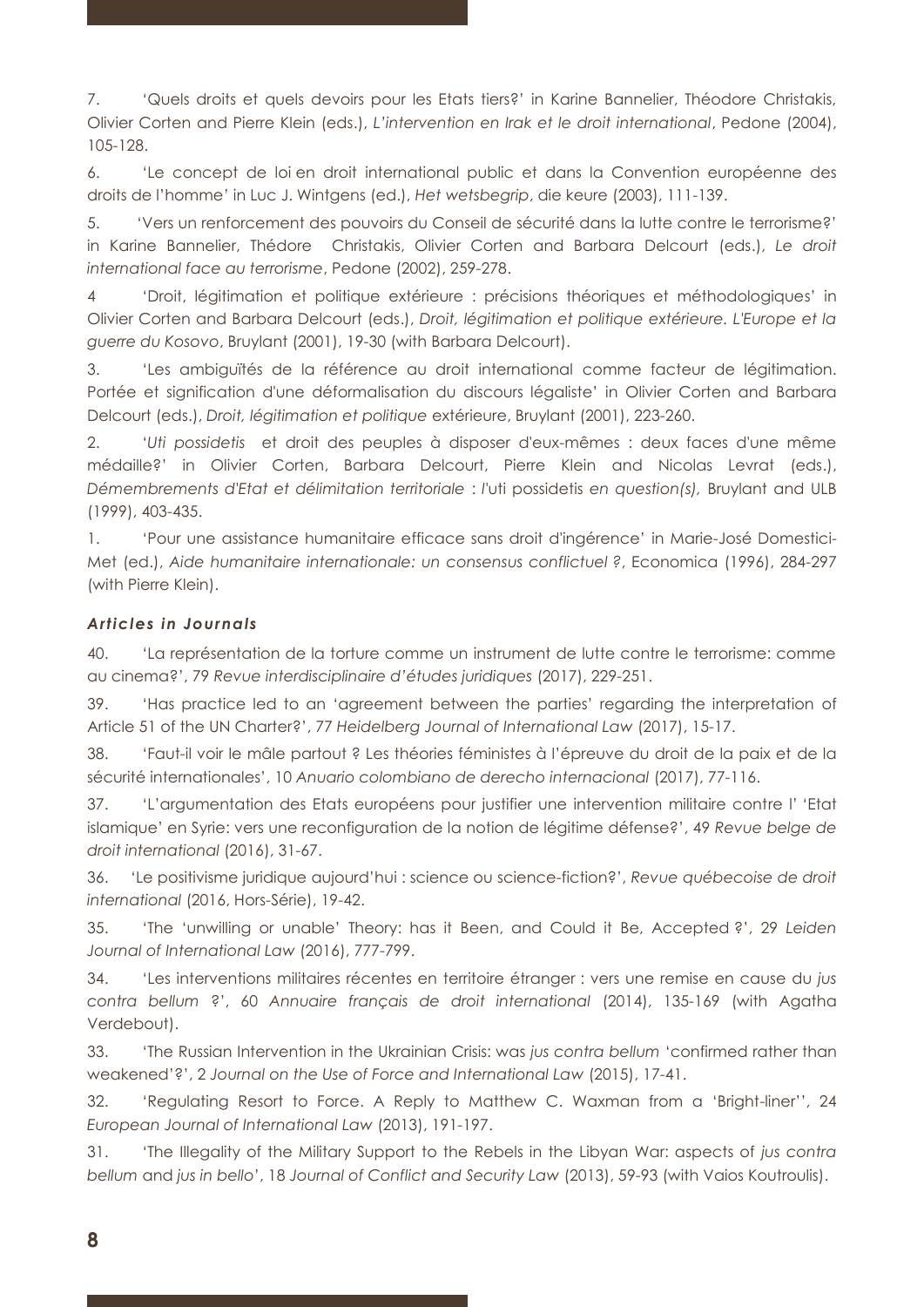30. 'La thèse de la déformalisation du droit international et ses limites : l'exemple de la jurisprudence de la Cour internationale de Justice', 16 *L'Observateur des Nations Unies* (2011), 75-98.

29. 'La 'complicité' dans le droit de la responsabilité internationale: un concept inutile?', 57 *Annuaire français de droit international* (2011), 57-84.

28. 'Les techniques reproduites aux articles 31 à 33 des Conventions de Vienne: approche objectiviste ou approche volontariste de l'interprétation?', 115 *Revue générale de droit international public* (2011), 351-366.

27. 'Territorial integrity narrowly interpreted: Reasserting the Classical Inter-State Paradigm of International Law', 24 *Leiden Journal of International Law* (2011) 87-94.

26. 'Self defence against Terrorists : What can be learned from recent practice (2005-2010)?', 109 Kokusaiho Gaiko Zassi (Journal of International Law and Diplomacy) (Tokyo ISSN 0023-2866), (2010)129-152.

25. « Vers une 'déterritorialisation' de l'interdiction du recours à la force ? », 1 *Anuario Brasileiro de direito internacional* (2010), 207-228.

24. 'Le rapport de la mission d'enquête internationale indépendante sur le conflit en Géorgie : quel apport au *jus contra bellum*?', 114 *Revue générale de droit international public* (2010), 35-61.

23. 'La violation d'un cessez-le-feu constitue-t-elle nécessairement une atteinte à l'interdiction du recours à la force?', 61 *Revue hellénique de droit international* (2008), 87-123 (with Anne Lagerwall).

22. 'Déclarations unilatérales d'indépendance et reconnaissances prématurées : du Kosovo à l'Ossétie du sud et à l'Abkhazie', 112 *Revue générale de droit international public* (2008), 721-759.

21. 'L'arrêt rendu par la C.I.J. dans l'affaire du *Crime de génocide*: vers un assouplissement des conditions d'attribution du génocide à un Etat ?', 53 *Annuaire français de droit international* (2007), 249-279.

20. 'La licéité douteuse de l'intervention militaire éthiopienne en Somalie et ses implications sur l'argument de l'intervention consentie'', 111 *Revue générale de droit international public* (2007), 513-537.

19. 'The Controversies over the Customary Prohibition on the Use of Force: A Methodological Debate', 16 *European Journal of International Law* (2005), 803-822.

18. 'Opération *Iraqi Freedom* : peut-on accepter l'argument de l''autorisation implicite' du Conseil de sécurité ?', 36 *Revue belge de droit international* (2003), 205-247.

17. 'L'opération 'liberté immuable': une extension abusive du concept de légitime défense', 106 *Revue générale de droit international public* (2002), 51-77 (with François Dubuisson).

16. 'La référence au concept d'intégrité territoriale comme facteur de légitimation de la politique extérieure de l'Union', 24 *Review of European Integration* (2002), 137-161.

15. 'La persistance de l'argument légaliste. Eléments pour une typologie contemporaine des registres de légitimité dans une société libérale', 50 *Droit et société. Revue internationale de théorie du droit et de sociologie juridique* (2002), 185-203.

14. 'L'hypothèse d'une règle émergente fondant une intervention militaire sur une 'autorisation implicite' du Conseil de sécurité', 104 *Revue générale de droit international public* (2000), 873-910 (with François Dubuisson).

13. 'Un renouveau du 'droit d'intervention humanitaire'? Vrais problèmes, fausse solution', 44 *Revue trimestrielle des droits de l'homme* (2000), 695-708.

12. ''Reasonable' in International Law: Legal Discourse, Reason and Contradictions', 48 *International & Comparative Law Quarterly* (1999), 613-625.